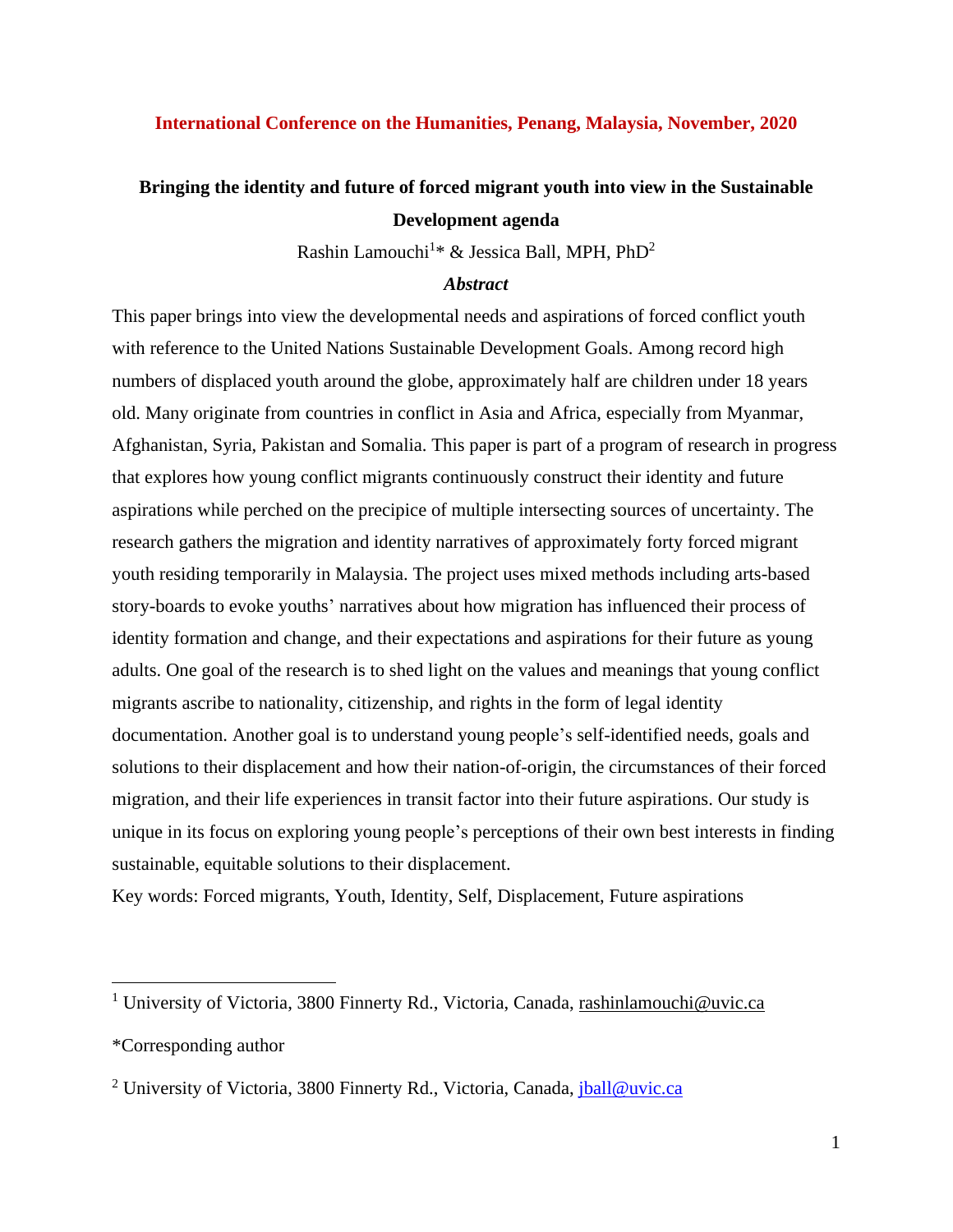## **Background**

Among an estimated 65 million forced migrants around the world, the United Nations High Commissioner for Refugees (UNHCR, 2017) reports that approximately 9.5 million reside in the Asia and Pacific region, including 4.2 million refugees, 2.7 million internally displaced persons (IDPs) and 2.2 million stateless persons. Among record high numbers of displaced people around the globe, approximately half are children under 18 years old (Ball & Moselle, 2015; Beazley & Ball, 2017; Gartrell & Hak, 2018). Points of departure are mostly countries in conflict in Asia and Africa, especially Myanmar, Afghanistan, Syria, Pakistan and Somalia. Myanmar has long been the greatest contributor to this displacement, including generating 938,000 stateless Rohingya3 people seeking refuge mainly in Thailand, China, Bangladesh and Malaysia (World Populations Review, 2019).

## **Forced migration in Southeast Asia**

There is limited evidence-based information about the views of children affected by forced migration in Southeast Asia (Beazley, 2015); their voices, opinions and vision for the future are rarely heard (Beazley & Ball, 2017). Many assumptions about the needs and goals of migrant youth are made in the literature and by migrant-serving organizations. These assumptions are based on the presumed generalizability of Euro-Western theories, beliefs and values about how youth develop and the conditions for their optimal development (Ball  $\&$ Moselle, 2017; Boyden, 2013; Burman, 1996, 2008; Pence, 2009). Authorities making decisions about how to resolve the plight of young conflict migrants do not appear to question whether ideas about child development and care apply equally to migrant youth in the Global South as they assumed to apply to sedentary children in the Global North (Ball & Moselle, 2015). Beazley and Ball (2017, p. 219) explain that:

G*lobal institutions, including international organizations, educational bodies and the media, tend to understand migrant children as passive agents who are dependent on parents, the state and international organizations to determine their well-being and future. They are often seen as victims, and their experiences are often understood as secondary products of their parents' primary narratives of displacement*.

<sup>3</sup> Rohingya are a Muslim minority group forced to flee Myanmar, where their right to citizenship and their claim of having lived in Myanmar for over 500 years is contested by the government of Myanmar.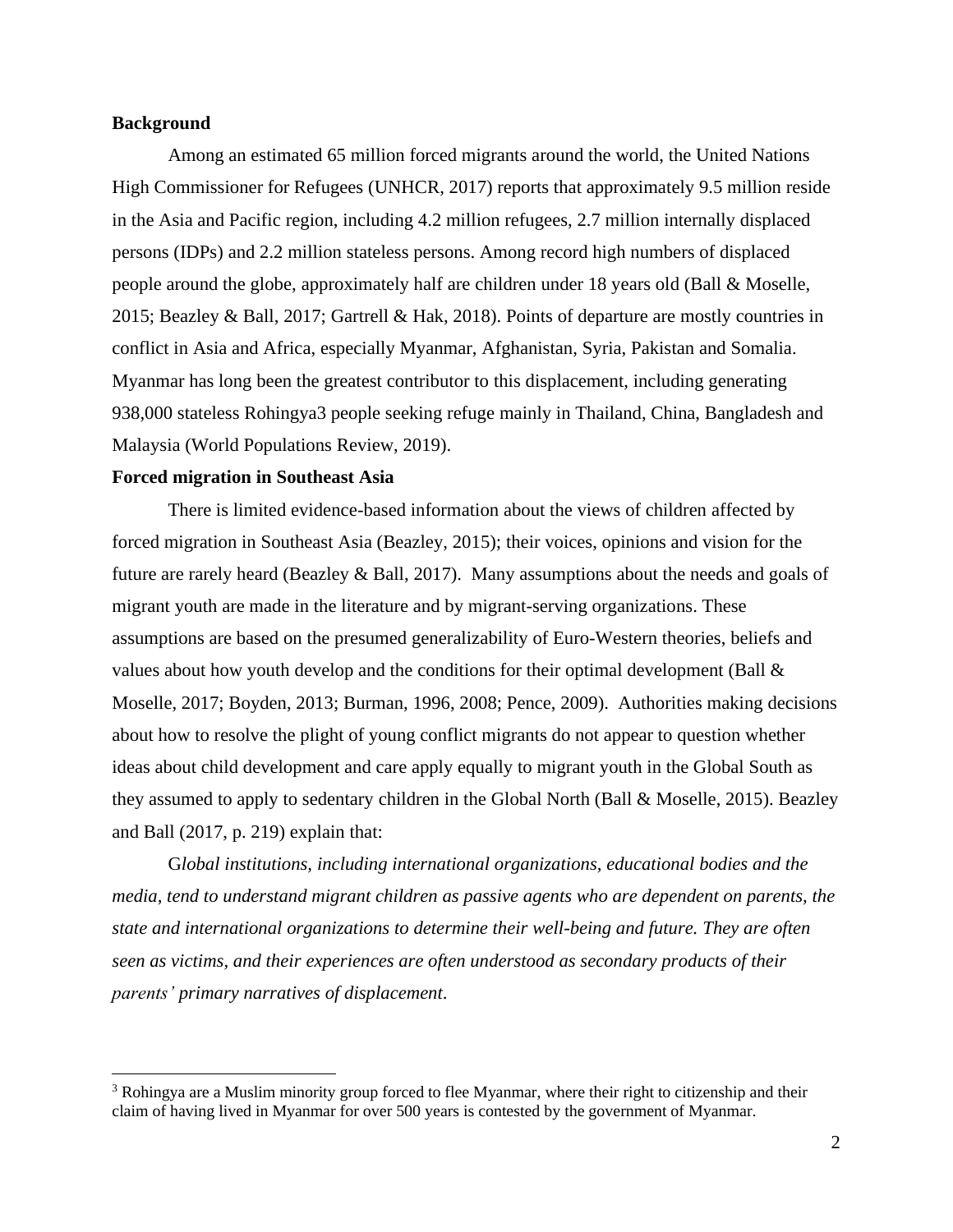By contrast, (Ball & Moselle, 2015; Ball & Moselle, 2016; Beazley & Ball, 2017; Beazley, 2015) suggest that forced migrant children are eager to have their voices heard in decision-making about their futures. As well, children have a right to have a voice in decisions that affect them – a right enshrined in Article 12 of the UNCRC (1989).

This research project calls these assumptions into question, and starts by asking young migrants to share their own identity narratives, needs, and goals. The study is being carried out in Kuala Lumpur, Malaysia, with approximately 40 forced migrant girls and boys aged 13 to 16 years old. Most come from the aforementioned high migration countries, especially from Myanmar, Afghanistan, Syria, Pakistan and Somalia.

## **Sustainable Development Goals: The 2030 Agenda**

The Sustainable Development Goals (SDGs), also known as the Global Goals, are a universal call to action initiated from a United Nations conference in Rio de Janeiro in 2012. It is a 15-year plan that came into effect in 2015 and will continue until 2030. The SDGs in the 2030 Agenda include seventeen universal goals which address the urgent environmental, political and economic challenges facing our world. These goals aim to end poverty, protect the planet, and ensure that all people enjoy peace and prosperity (UNGA, 2015). Building on the earlier Millenium Development Goals (UNGA, 2000), the SDGs add new areas including climate change, economic inequality, innovation, sustainable consumption, peace and justice (UN, 2015).

It has been argued that migrants can have a positive impact on countries development, and in this way, migrants can contribute to achieving the SDGs (International Organization for Migration, 2018). According to The United Nations (2016), addressing migration opportunities and challenges is central to achieving sustainable economic and social development. In the 2030 Agenda, the United Nations not only emphasized the positive contribution of migrants in development, but it specifically emphasized the rights and humane treatment of displaced migrants:

"We recognize the positive contribution of migrants for inclusive growth and sustainable development. We also recognize that international migration is a multi-dimensional reality of major relevance for the development of countries of origin, transit and destination, which requires coherent and comprehensive responses. We will cooperate internationally to ensure safe, orderly and regular migration involving full respect for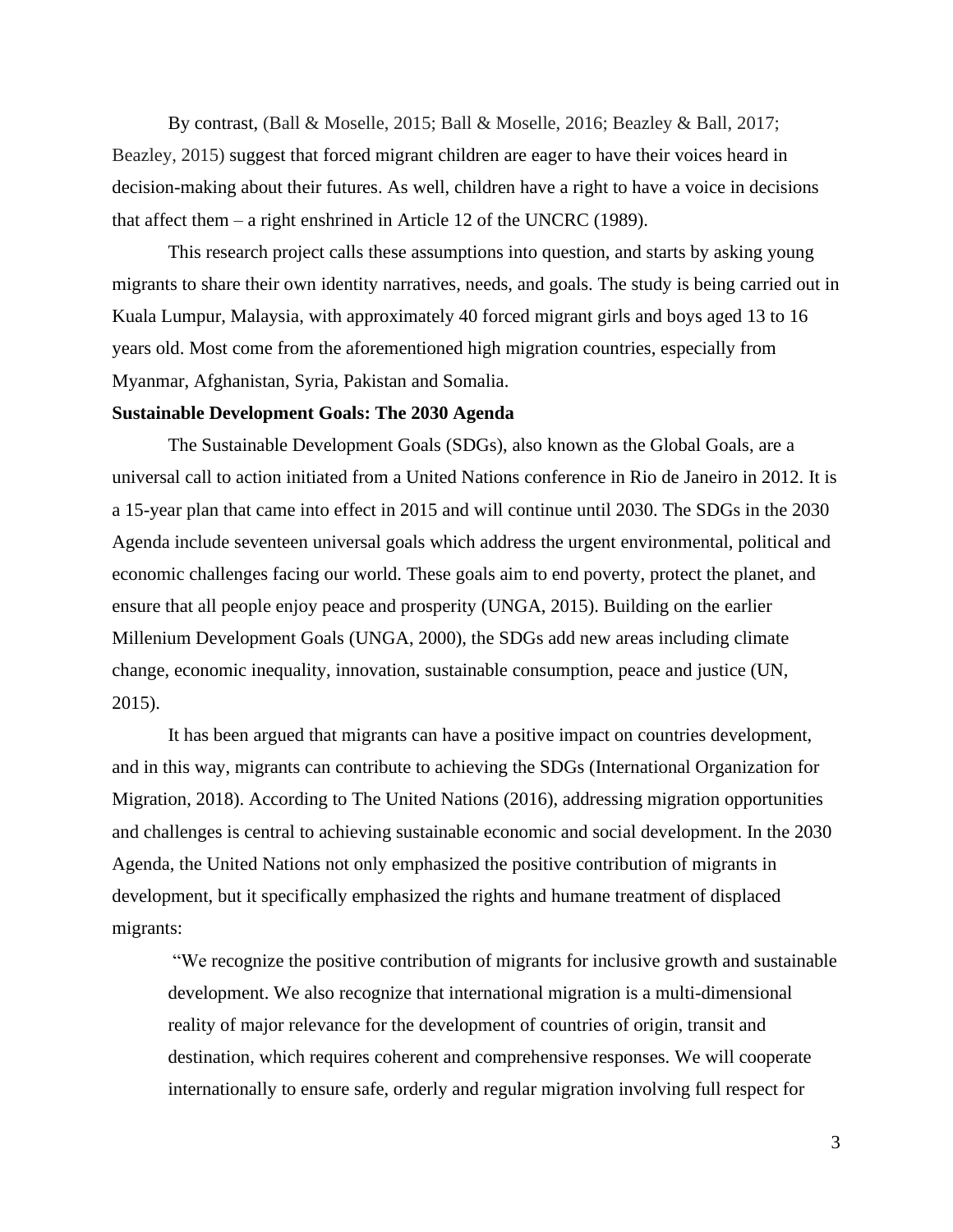human rights and the humane treatment of migrants regardless of migration status, of refugees and of displaced persons. Such cooperation should also strengthen the resilience of communities hosting refugees, particularly in developing countries. We underline the right of migrants to return to their country of citizenship, and recall that States must ensure that their returning nationals are duly received" (United Nations General Assembly (UNGA) 2015, Article 29, p.8).

Migration is mainly addressed in SDG targets 4.b, 5.2, 8.7, 8.8, 10.7, 10.c, 16.2 and 17.18. Our program of research focuses on SDG 4, 10 and 16; and discusses the relevance of these goals in regards to displaced young migrants.

#### **Where migration fits in the SDGs**

*SDG 10: Reduce inequality.* The main reference to migration is made in Goal 10 under the target 10.7. The goal is to "Reduce inequalities within and among countries" (UNGA, 2015, p. 21), to "facilitate orderly, safe, regular and responsible migration and mobility of people, including through the implementation of planned and well-managed migration policies" (UNGA, 2015, p. 21). Inclusivity is at the heart of the 2030 Agenda for sustainable development. Pledging to "leave no one behind" (IOM, 2016, p. 20), the UN asserts that migrants, and in particular vulnerable migrants such as forced and displaced migrants, should be considered in all aspects of the SDGs in order to fully achieve them (IOM, 2018).

*SDG 4: Inclusive and equitable quality education and lifelong learning opportunities for* all. The estimated number of people under 20 years old living in a country other than where they were born has risen from 28.7 million in 1990 to 36 million in 2017 (Migration Data Portal, 2018; United Nations [Department](http://www.un.org/en/development/desa/population/migration/data/estimates2/estimates17.shtml) of Economic and Social Affairs, 2017). Put another way, in 2017, child migrants accounted for 13.9 per cent of the total migrant population and 5.7 per cent of the total population of all ages (Migration Data Portal, 2019; UNDESA, 2017). Given that a significant and growing number of the world's population of children and youth are migrants, their access to free and quality education should be considered when implementing the education targets of SDG 4 (UN, 2015; UNESCO, 2019).

The 2019 Global Education Monitoring (GEM) report by UNESCO recognizes education as a fundamental human right to everyone. The report reviews the progress of education in the 2030 Agenda for Sustainable Development, and analyses how education can "build inclusive societies and help people move beyond tolerance and learn to live together" (GEM, 2019, pp 2).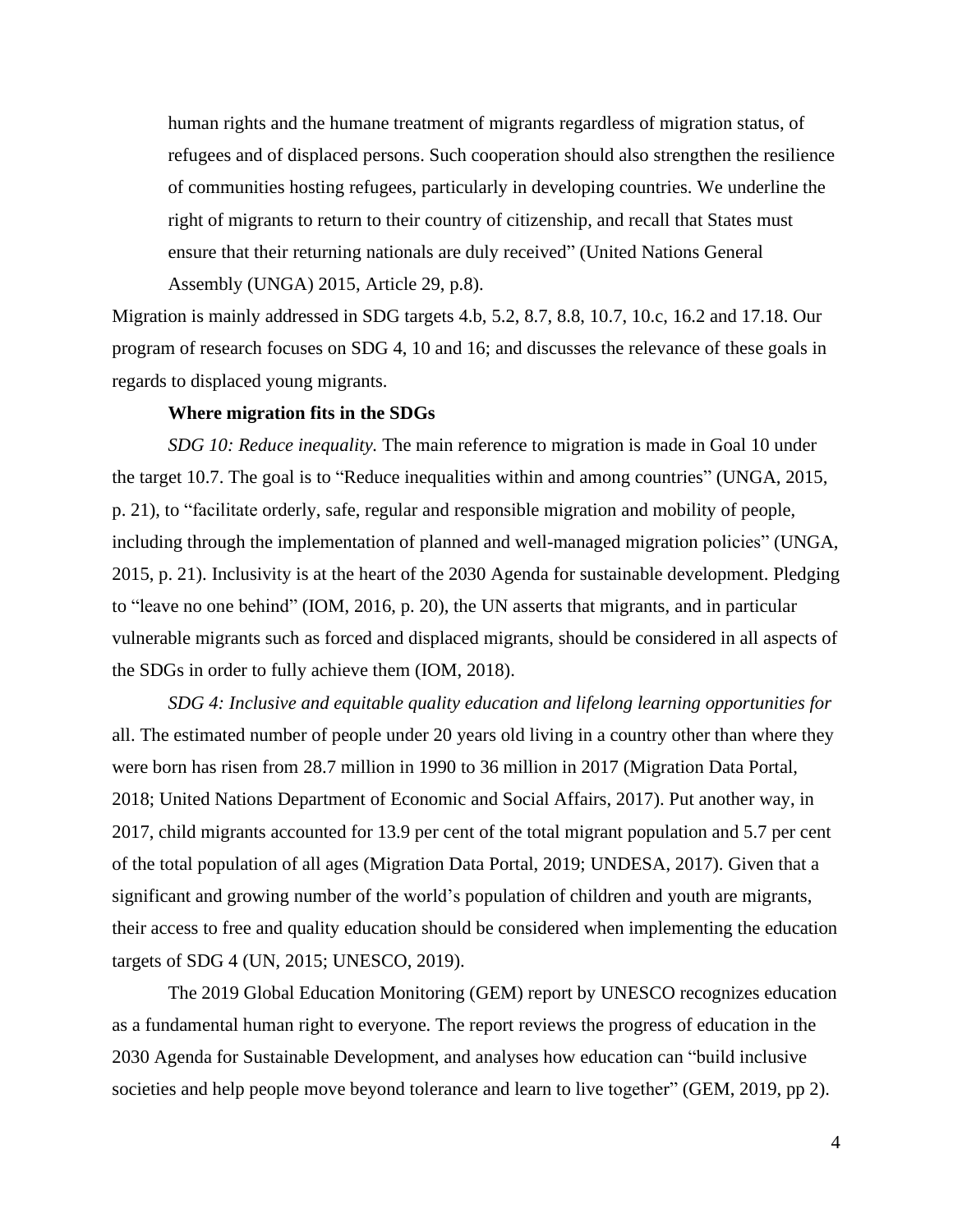Education builds bridges, while unequal access to education "raises walls between migrants and refugees and their host communities" (GEM, 2019, pp 2). The main recommendation of the GEM 2019 report is asking countries to utilize education as a tool to manage migration and displacement and provide opportunities for those who need it (GEM, 2019). Yet, there are very significant, long-standing barriers to meaningful education for migrant children and youth. Most are not able to access any quality education, or education that is continuous with their premigration level of school. Many depend on temporary, donor-dependent, non-accredited, informal and non-formal education. Typically, this boot-strapped, intermittent education does not provide credentials that are recognized in formal school systems, do not articulate with public school curricula, and are not targeted at the young person's level of prior learning, special learning needs, language of learning, or learning readiness (Ball and Moselle, 2016; Ball and Moselle, 2015; Lumayag, 2016; Penn, 2005; Petchot, 2014).

*SDG 16: Peace, justice, and strong institutions.* SDG 16 calls for "peaceful and inclusive societies for sustainable development, provide access to justice for all and build effective, accountable and inclusive institutions at all levels" (UNGA, 2015, p.25). SDG 16.2 calls to "end abuse, exploitation, trafficking and all forms of violence against and torture of children", and the Target 16.9 affirms that nations will "by 2030, provide legal identity for all, including birth registration" (UNGA, 2015, p.25). National and international development plans that both reinforce the services and resources of communities most affected by the displacement, and foster the productive capacity and positive contributions of displaced persons, can promote progress towards goals that benefit both displaced populations and affected communities (UN, 2015; Bhabha and Dottridge, 2016).

#### **Sustainable Development Goals in Malaysia**

Malaysia started its engagement with sustainable development and modernization through the New Economic Policy (NEP), a five-year plan that began in 1970, aimed to eradicate extreme poverty and restructure societal imbalance (United Nation, 2017). In 2009, Malaysia formulated the New Economic Model (NEM) which led the country to pursue sustainable development focusing on increasing income, inclusivity, and sustainability. This focus aligns with the SDGs, including economic, social and environmental policies; and Malaysia endorsed these SDGs in 2015. Yet, it appears that these aspirations exclude the needs and rights of forced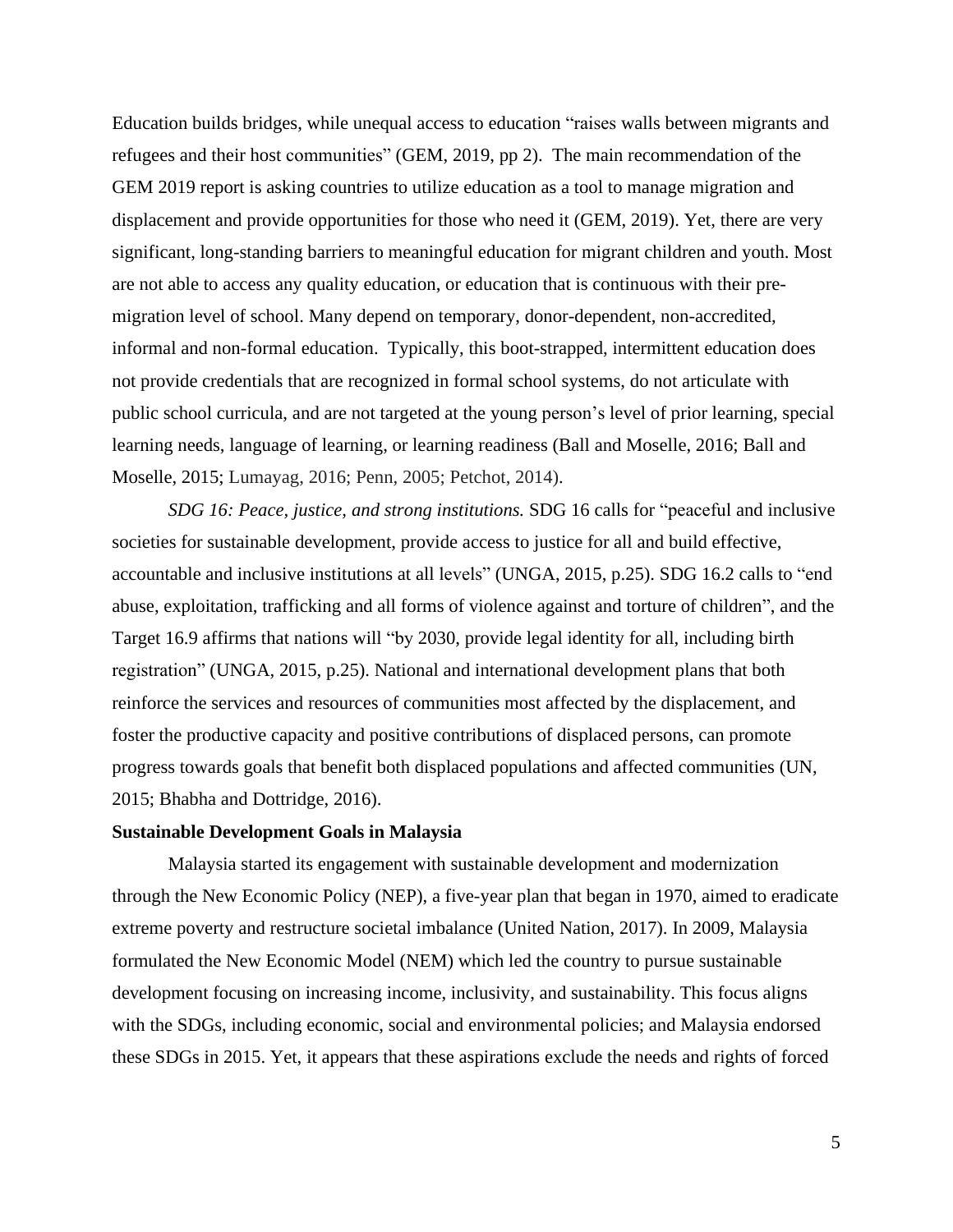migrants. Here we focus on SDG 4, 10 and 16, and Malaysia's response according to its commitment to fulfilling these goals.

## **Forced migration**

Forced migration is an open-ended term that refers to many kinds of displacement involving involuntary movement inside or outside someone's country of origin. Those forced migrants who cross borders are known as refugees or asylum seekers, and those who are displaced within their national territories are known as "internally displaced persons" (IDPs). Forced migration occurs when people abandon their residence due to violence and cruelty, or for fear of persecution (Idris, 2012). For example, international and civil wars as well as humanrights violations are prominent contributors to forced migration. Environmental disasters, conflict, famine, or large-scale development projects are also seen as contributors to forced migration, when this is considered more broadly (UNHCR, 2016).

However, forced migration is not a legal term and there is no single agreed upon definition. For example, UNHCR (2016) does not include refugees in estimates of forced migration because the term 'refugee' has a clear definition under international and regional refugee law, and states have agreed to a well-defined and specific set of legal obligations towards them – while these obligations do not address other displaced populations (UNHCR, 2016). In our research, we use forced migration when referring to those who have been compelled to leave their country of origin due to conflict or persecution, and are internationally displaced, including both accompanied and unaccompanied minors, and those who currently do not have official refugee status. In our study, refugees protected by UNHCR and economic migrants are excluded., although there may be commonalities among past and present experience and displacement outcomes among them.

The forced migrant experience is not uniform. Constructing forced migrants, including children and youth, as a homogenous group denies the meaning and implications of individual experiences and needs (Gartrell & Hak, 2017). Forced migrants have distinct needs that can best be understood by asking children and youth directly and listening to their concerns, challenges, and goals.

## **Deconstructing the helpless, vulnerable young migrant**

As well, forced migrant children and youth are often portrayed as vulnerable and as victims with little or no agency (Ball and Moselle, 2016; Boyden, 2013; Ensor, 2010; Lynch,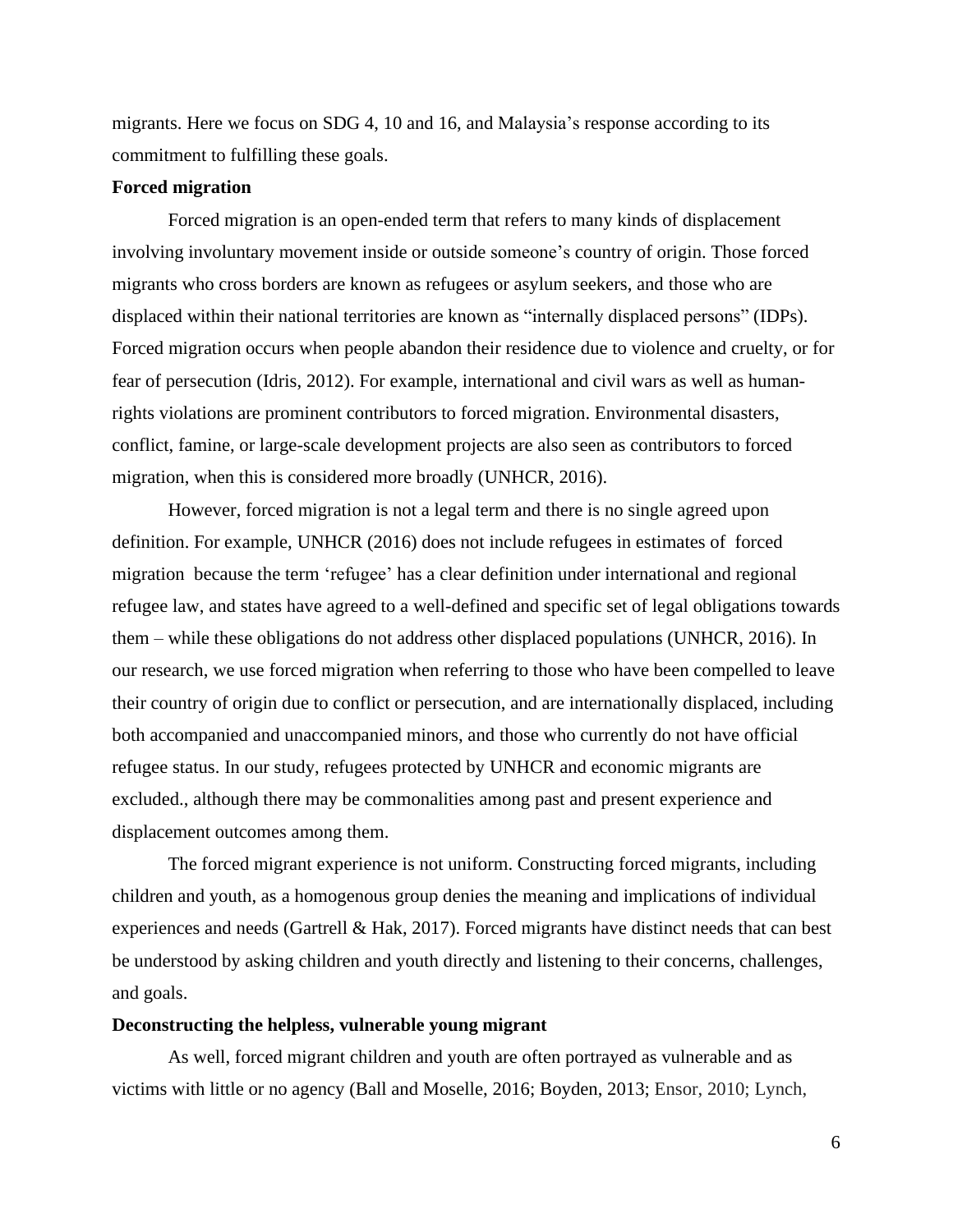2010). The term 'forced' migrant exacerbates this problematic connotation. Moreover, the notion of "best practices', promulgated in intervention theory and practice in the Global North, is often not informed by young people's perspectives and can deny children's right to express an opinion on matters that affect them (Beazley & Ball, 2017). This study challenges the prevalent image of displaced and conflict migrants as "passive victims of circumstance" (Ball and Moselle, 2016; Hart 2014; Guerrero and Tinkler, 2010, p.55), and invites us to consider the notion that they are actively engaged in making meaning of their lived experiences and their identities (Ball and Moselle, 2016; Guerrero and Tinkler, 2010.) Regardless of how they are designated, forced migrants have "different areas of choice, different alternatives, available to them, depending not just on external constraining factors but also on such factors as their sex, age, wealth, connections, networks and so on" (Ball and Moselle, 2016; Maguire, 2012; Turton, 2003, p. 12). Our program of research is unique in its exploration of the identities, needs and goals of migrant youth within the context of their embeddedness in their particular social, political and historical situations. Our research constructs forced youth migrants as agents, regardless of how limited their room for maneuver may be (Turton, 2003).

## **Forced migrants in Malaysia**

The World Population Review reports that about 31, 978,152 live in Malaysia (2019). As of 2019, it is estimated there are 170,460 refugees and asylum seekers registered with UNHCR in Malaysia (Mixed Migration Centre (MMC), 2019; UNHCR, 2019). Amongst this demographic are 152,220 people from Myanmar, comprising some 95,110 Rohingyas; 24,250 Chins; 9,750 Myanmar Muslims; 4,000 Rakhines & Arakanese; and other ethnicities from Myanmar (UNHCR, 2019). In addition, there are an estimated 23,530 refugees and asylumseekers from other countries, including some 6,300 Pakistanis, 3,500 Yemenis, 3,130 Syrians, 3,120 Somalis, 2,090 Afghans, 1,790 Sri Lankans, 1,440 Iraqis, 780 Palestinians, and others from other countries (UNHCR, 2019). It is reported that almost 68 percent of refugees and asylum-seekers are men, and 32 percent are women. There are an estimated 44,880 displaced children under 18 years old (UNHCR, 2019).

## **Migrant children and youth in Malaysia**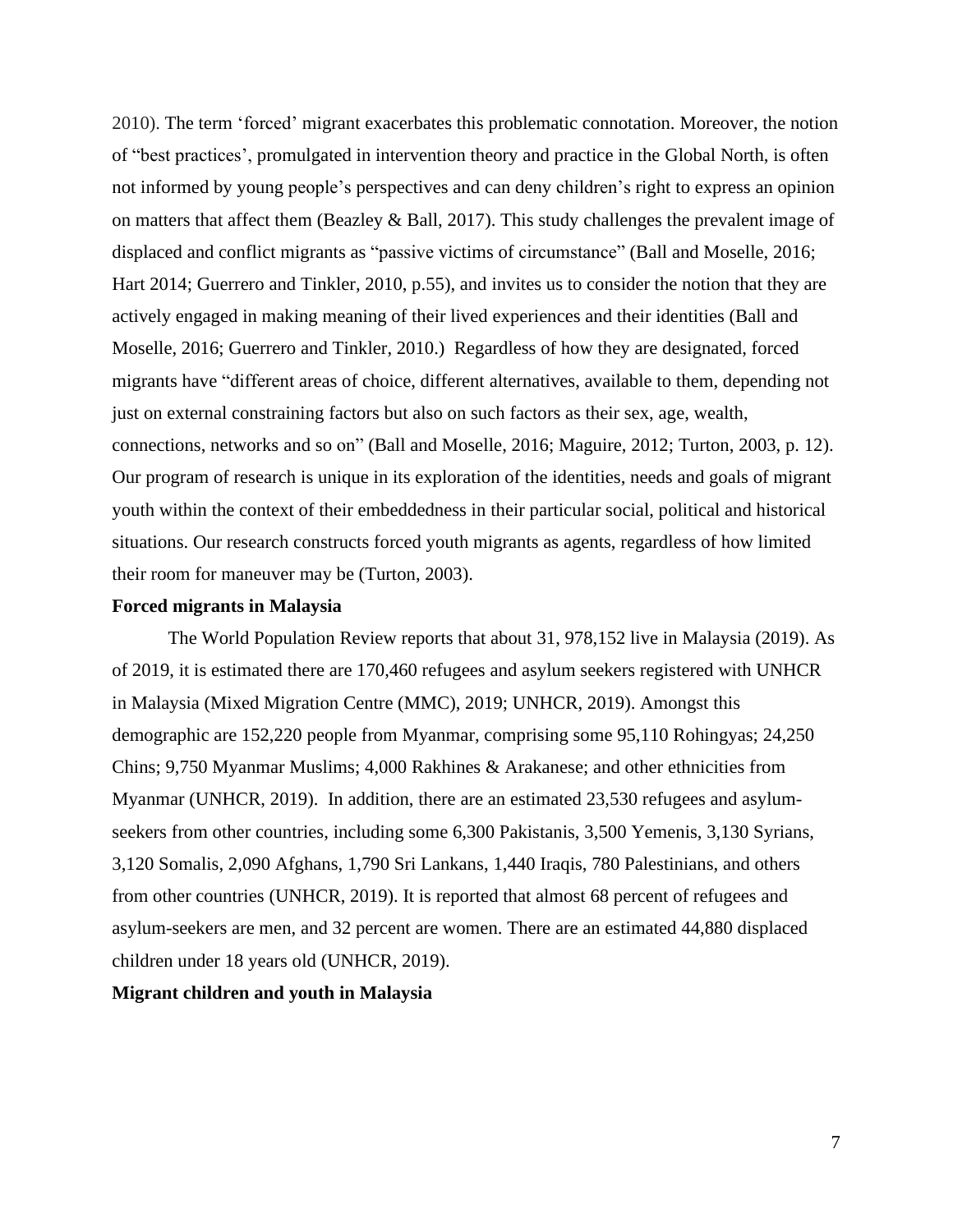Malaysia has not ratified the 1951 Refugee Convention<sup>4</sup> or the 1967 New York Protocol. The Malaysian Immigration Act of 1959/63, considers refugees, asylum seekers and conflict migrants in this country to be "illegal migrants." As a result, they have very limited access to healthcare, immigration status, decent housing, education and authorized employment. Denial of access to public education contradicts SDG 4 and its targets – particularly under target 4.1 and 4.2 - which call for equitable and free primary and secondary education for boys and girls – and is a violation of human rights (UNCRC, 1989; UNGA, 2015). To access education in Malaysia, migrant children often go to non-governmental schools or learning centres run by UNHCR and local non-governmental organizations (NGOs). Without a right to social or legal protection, education, or legal employment, vulnerable populations, especially unaccompanied children, are at high risk of exploitation. While there is very limited knowledge on the school registration of Rohingya children living as forced migrants in Malaysia, Hui (2018) reports that this low rate of attendance drops further amongst Rohingya children in Malaysia, where boys work to support their family, while girls are expected to marry as soon as they come of age. In 1995, Malaysia ratified the UN Convention on the Rights of the Child  $(UNERC)^5$  (Kaun, 2010; UNCRC, 1989). The right to free education, healthcare, and decent housing for all children are enshrined in articles 28; 24; and 27 (UNCRC, 1989). Article 2.1 declare that:

*"States Parties shall respect and ensure the rights set forth in the present Convention to each child within their jurisdiction without discrimination of any kind, irrespective of the child's or his or her parent's or legal guardian's race, colour, sex, language, religion, political or other opinion, national, ethnic or social origin, property, disability, birth or other status"* (CRC, 1989).

However, in Malaysia, the rights of displaced and conflict migrant children are denied on the basis of their 'illegal' status. Such violations not only treat displaced youth migrants unequally

<sup>4</sup> The 1951 Refugee Convention, is a [multilateral](https://en.wikipedia.org/wiki/Multilateral_treaty) treaty created by the United [Nations.](https://en.wikipedia.org/wiki/United_Nations) This treaties define who a [refugee](https://en.wikipedia.org/wiki/Refugee) is, and explains the rights of individuals who are granted [asylum](https://en.wikipedia.org/wiki/Right_of_asylum) and the responsibilities of nations that grant asylum. This convention builds on the 1948 Universal [Declaration](https://en.wikipedia.org/wiki/Universal_Declaration_of_Human_Rights) of Human Rights, which recognizes the right of persons to seek asylum from persecution in other countries. The Convention also provides for some visa-free travel for holders of travel [documents](https://en.wikipedia.org/wiki/Travel_document) issued under the convention. Individuals covered under the Refugee Convention can enjoy rights and benefits in a state in addition to those provided for in the Convention including healthcare, education and employment.

<sup>&</sup>lt;sup>5</sup> The UNCRC is a [human](https://en.wikipedia.org/wiki/International_human_rights_instruments) rights treaty which recognizes the civil, political, economic, social, health and cultural rights of children. According to this Convention any human being under the age of eighteen is defined as a child, unless the age of [majority](https://en.wikipedia.org/wiki/Age_of_majority) is attained earlier under national legislation (UNHR, n.d).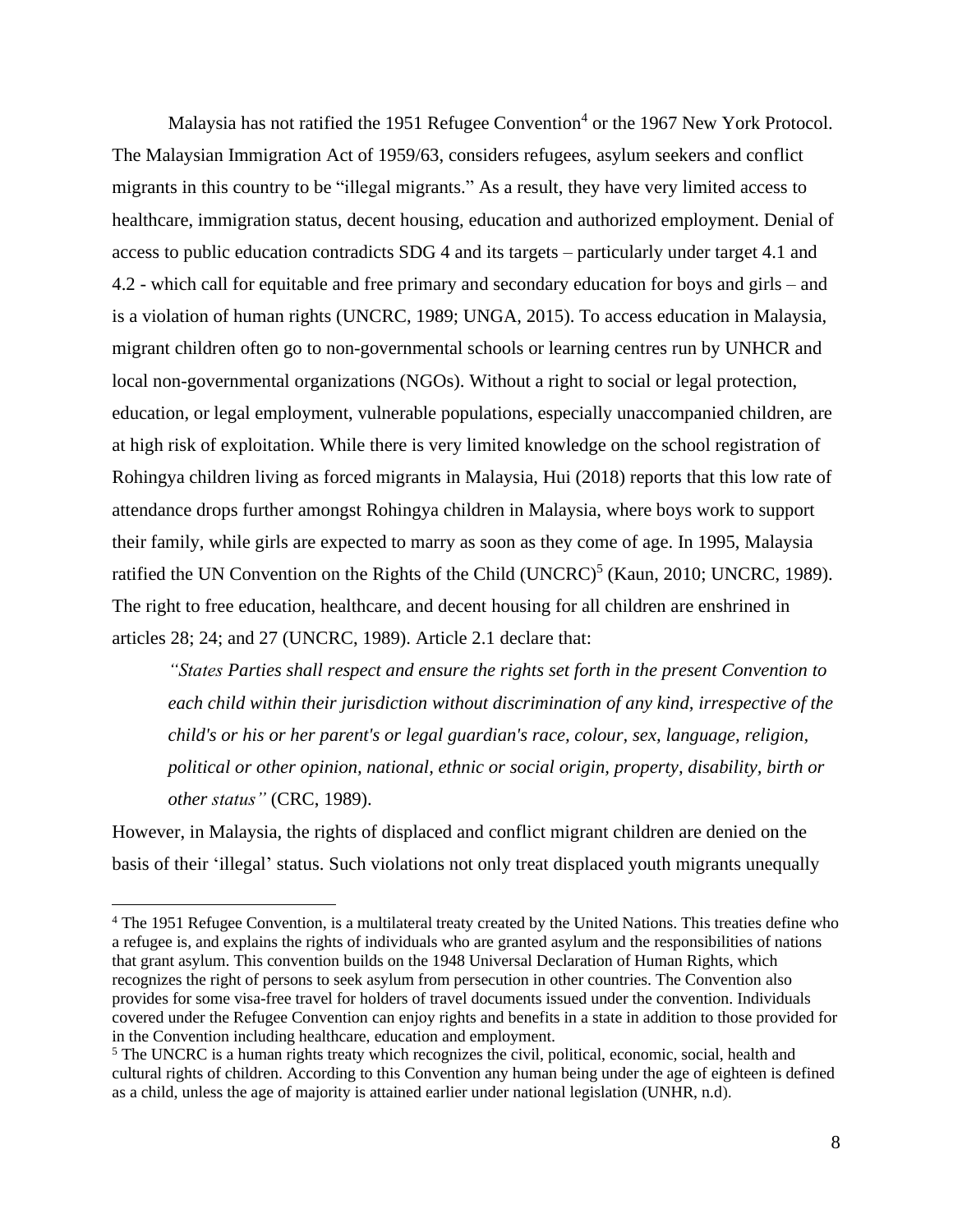and leave them behind, it further denies them a voice in decisions that affect them. They also contradict SDG goals such as SDG 16 which calls for peaceful societies where everyone has access to justice. The voices of forced migrant children need to be heard and they need to be treated as equals (Monkelbaan, 2019).

## **The service landscape for forced migrant youth in Malaysia**

Since the phenomena of forced migrant youth in Malaysia is not well understood, these young people are mostly perceived as undocumented, victims of trafficking and, as noted, they are often categorized by the government of Malaysia as illegal (UN High Commissioner for Refugees, 2013). This construction prevents governments and other relevant agencies in Malaysia and elsewhere in the region from conducting nuanced situational analysis to identify the needs of migrant young peoples and to design and deliver appropriate, targeted and effective assistance to youth in an effort to uphold their rights and freedoms (UNHCR, 2013).

Not being able to access formal education, following the previously described pattern, they must rely on informal non-government organizations such as the Malaysian Social Research Institute (MSRI, 2017) and the CandleLighters Volunteer Program (Host International, 2018) or faith-based learning centres. As an indicator of the high need among forced migrant children and youth, as of 2019, MSRI, which offers education, healthcare and livelihood programs to children and adults, reported serving 5000 forced migrants (MSRI, 2019), and this organization does not serve the high numbers of forced migrant children and youth from Myanmar. This is an indication of the high needs of this population and the limited available resources. Similarly, in Malaysia, non-government organizations such as UNHCR have taken the lead in providing decent shelter to forced and displaced migrants, with limited resource and infrastructure. For example, through the UNHCR, there is some small protection for displaced and conflict migrant children and youth, such as accessing primary education and basic healthcare for those who have refugee status while awaiting resettlement. Yet the wait to becoming resettled in a new country can take years and is not guaranteed (MSRI, 2017).

However, not all displaced migrants are registered with UNHCR and receive assistance from such organizations. It is estimated that there is 40,000 -100,000 unregistered migrants in Malaysia (MSRI, 2017). Not being registered and lacking migration status contributes to the difficulty in estimating the number of displaced youth migrants. Lack of registration also makes accessing and contacting displaced youth difficult, which in turn makes it hard to learn about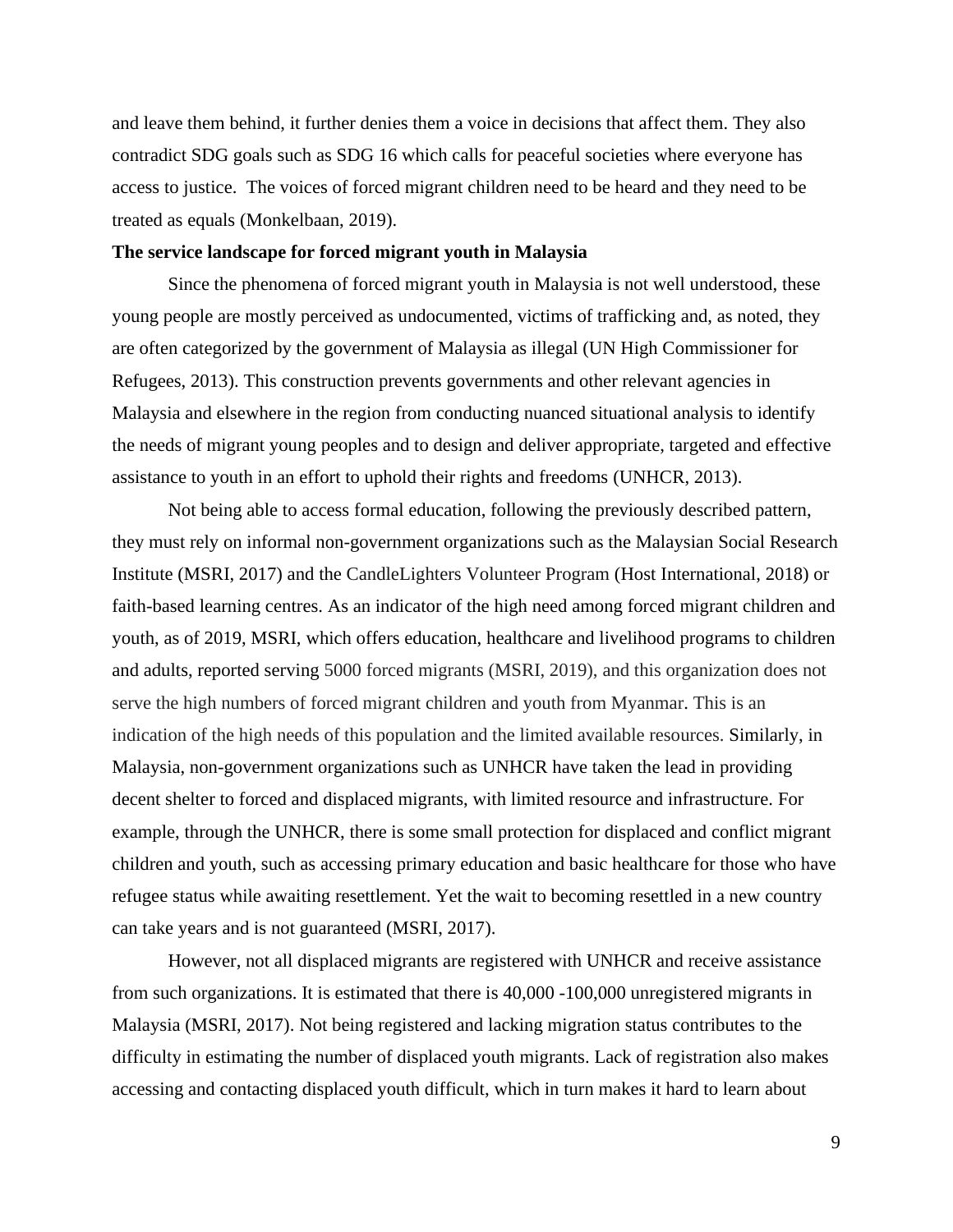their needs and experiences. Being "illegal" also means these youth cannot legally work. Even if they find jobs in the informal sectors, they are vulnerable to abuse, exploitation, and dangerous work conditions (UNHCR, 2013; MSRI, 2017).

#### **Identity formation in adolescence while being de-homed**

The first goal of this project is to explore identity formation and change during adolescence when one undergoes a traumatic life transition. Identity is often used to discuss certain aspects of ones' life and it has been ascribed different meanings throughout time and disciplines. For example, previous frameworks suggest that identity is determined either by individuals or by society, while more recent frameworks argue that both the individual and society has a role in determining identity. The new frameworks also critiques older ones for being essentialist and portraying individuals as static and passive victims (Guerrero and Tinkler, 2010). The theoretical framework of the present study supports recent frameworks and is based on a sociocultural theory of self and identity. This framework upholds the idea that understanding of self and identity is dynamic, multiple, and socially constructed (Gee 2001; Guerrero and Tinkler, 2010; Holland et al., 1998; Yon, 2000).

Considering identity as socially constructed, this study uses the narratives of displaced youth migrants to understand the sense of self and identity of these youth (Bruner, 1990; Gee, 2001; Harre, 1983; Holland et al., 2001). In this paper, identity is understood to be encapsulated in "narratives told by people" (Guerrero and Tinkler, 2010, p. 56). Identity is a social and relational construct that is constantly created and re-created in interactions with others (Holland & Lave, 2003; Bauman, 1996; Roth, 2004; Sfard & Prusak, 2000). Narratives that constitute youth migrants' identities are important factors in shaping the way they perceive themselves and their futures. Identity narratives are also essential in research because they deepen understandings of what identity means from the perspective of you children and youth themselves (Sfard and Prusak, 2000). The next section briefly describes how identities come into being and are developed.

This study draws upon Sfard and Prusak's (2005) distinction between actual and designated identities. Actual identities are individual's stories of actual and current situations told in the present tense; such as I am a good swimmer or, I am a student (Sfard and Prusak, 2000). Designated identities are future-tensed stories involving expressions of wishes, obligations, commitments and necessities which one expects to have in the future; such as "I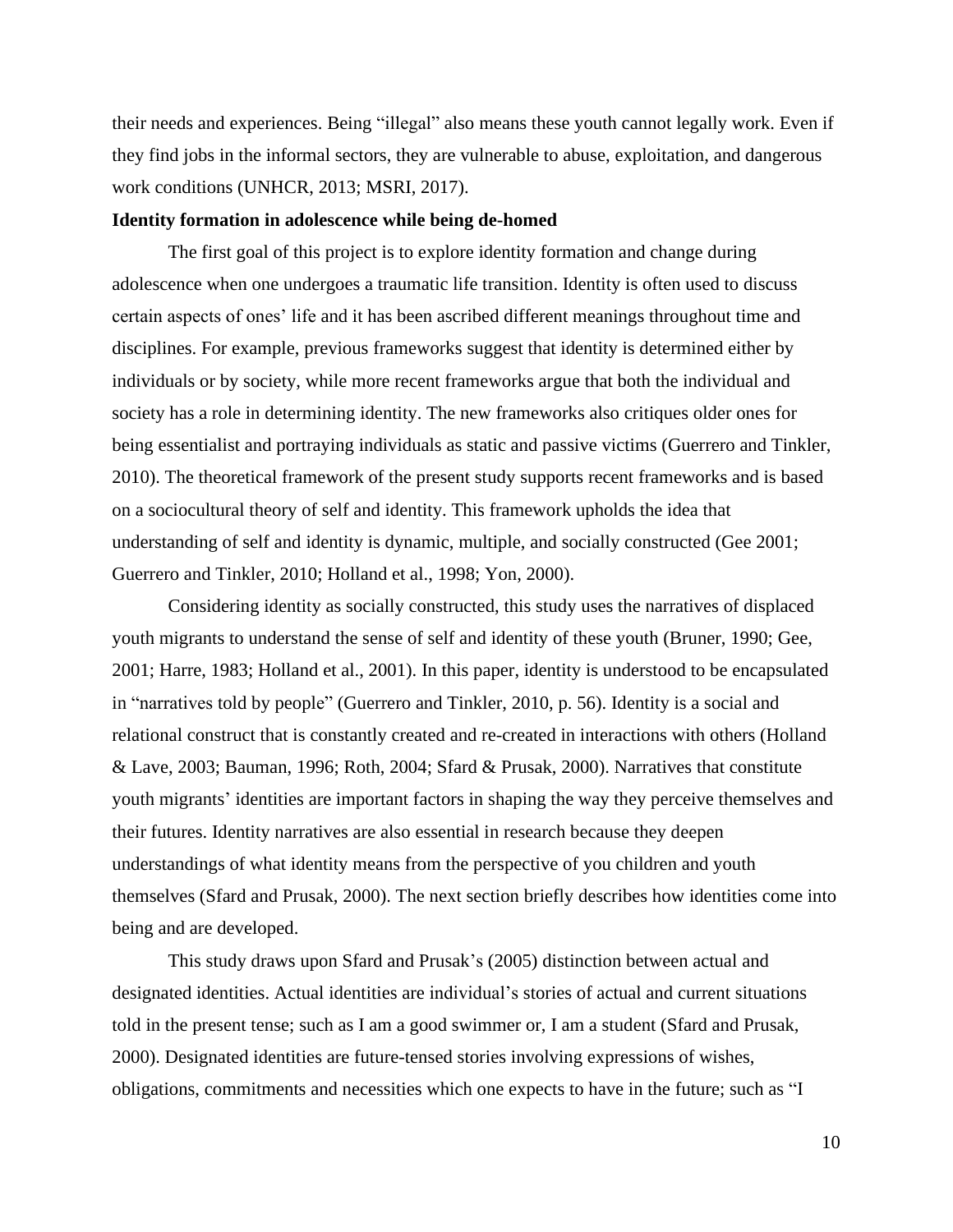want to be a doctor" or "I have to be a better person" (Sfard & Prusak, 2000, p. 15). Designated identities give direction to a youth's actions. Designated and actual narratives emerge in social settings, including new host societies (Sfard and Prusak, 2005). Interactions between actual and designated identities may yield insights into how youth view their current circumstance and where they hope to go in the future. Our program of research explores the interplay between the current and future identities of migrant youth through arts-based representations of their identities and future aspirations, and their narrative accounts of the meanings represented their artwork.

## **Using a youth lens and a displacement lens.**

Although there is considerable literature from human rights groups and governments concerning the impacts of displacement on children, the voices of children are rarely heard. There is a constructed notion of refugees and displaced persons – particularly in the global West – which offers a ready image of what a refugee looks like (Wright 2002). These images are often of a refugee mother and her starving child, or adults carrying children in their arms to safety and are often displayed on billboards, brochures, and in newspaper headlines. This project problematizes this construct of displaced and conflict youth migrants as depoliticized, passive victims in need of humanitarian help (Malkki 1995; Rajaram 2002; Wright 2002, 2004).

Using an arts-based participatory method, this study provides a platform for displaced youth in Malaysia to negotiate and narrate their identities and contest the stereotypes and negatively constructed images which so often portrays conflict migrants as helpless, childlike, and disempowered victims. Acknowledging children's agency and understanding their situation allows researchers to identify and explore the resources that children use while negotiating identities and their future aspirations (Malkki 1996; Rajaram 2002). This study emphasizes the importance of understanding the experience and agency of displaced youth and considers solutions to their situations from the young people's point of view.

The program of research is being conducted through both a 'youth lens' (Maguire, 2012; Skeels & Sandvik-Nylund, 2012) and a 'displacement lens' (Maguire, 2012). It is crucial to understand what displacement means for migrant youth who are marginalized by their status as transients, and often by their language, ethnicity, skin colour or religion (Fine et al., 2000). Maguire (2012) postulates that if young conflict migrants "are to live productive, fulfilling lives, the international community needs to pay far greater attention to their vulnerabilities, their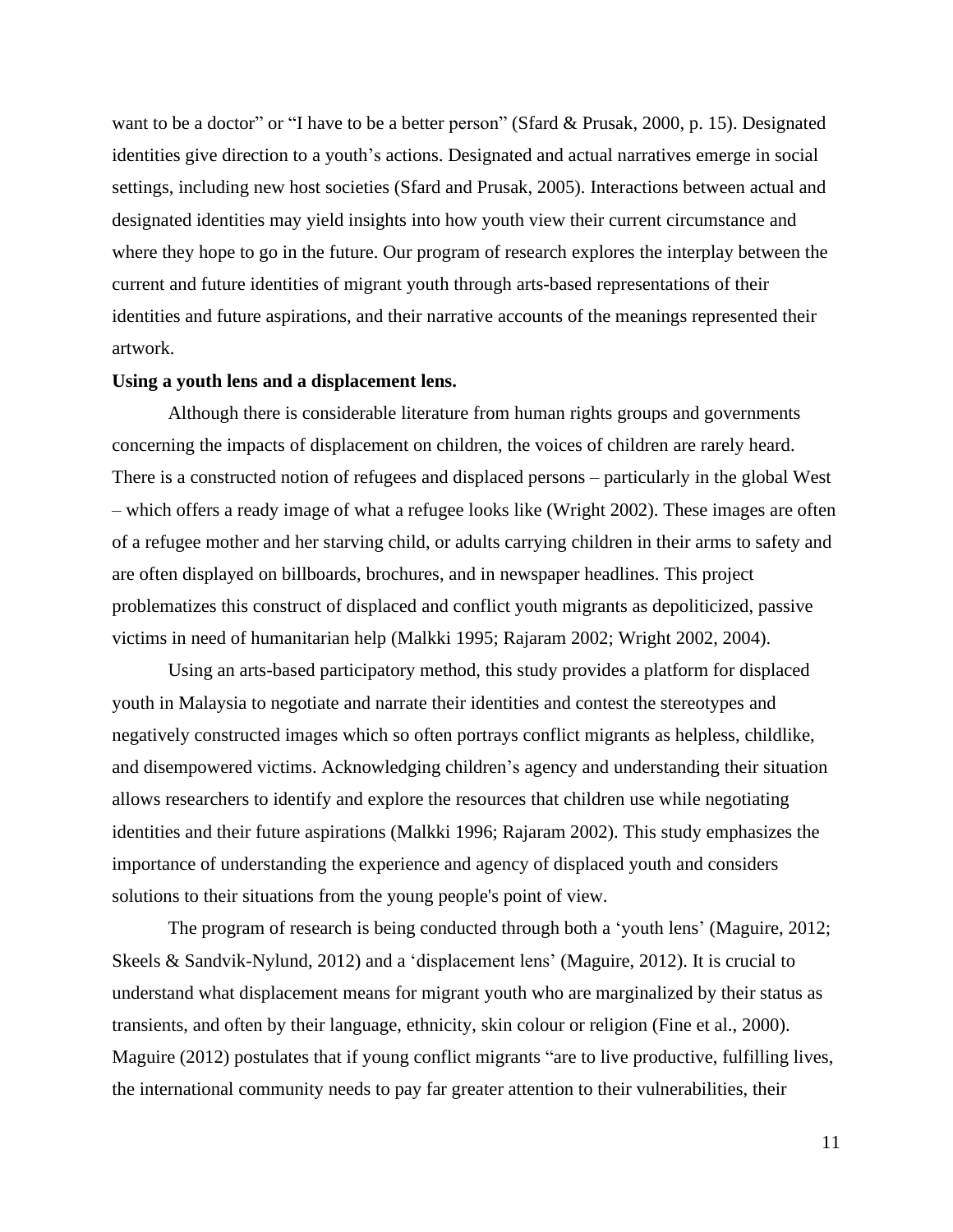potential and their rights" (p. 4). Equally important, Skeel and Sandvik-Nylund (2012) call us to listen and respond to the views and opinions of forced young migrants on matters that affect them. In displacement situations, youth often take on adult responsibilities and become carers or parents. They often work and try to keep their families together. They may join social movements, guerilla armies, or military forces in a bid to respond to the circumstances that led to their displacement or to create political change. Conflict migrant children tend to be defined by their experience, rather than their age or life-stage (Maguire, 2012, p. 4). Humanitarian programs need to be mindful of the developmental needs of young displaced migrants. For instance, "a girl who has a baby tends to be considered a 'young mother' rather than a child with a child" (Maguire, 2012, p. 4).

Our program of research considers the experiences and rights of our participants and their current roles (e.g. caring for younger siblings, being sexually exploited, being the head of a household) as well as their age and life-stage (Maguire, 2012). The current study invites up to forty forced migrant youth to tell their stories using art. They will be provided with materials to create a Story Board Project on their own time over a period of several weeks. They will then be invited to show and explain their Story Boards in small peer groups or in individual meetings with the researchers. Previous research by us and by other investigators (Ball, & Moselle, 2016; Krueger & Casey, 2015) have suggested that youth often prefer to use arts and to share in small groups of their peers, when telling stories of challenging and formative experiences.

Displaced youth who participated in a study by Guerrero and Tinkler (2010) did not identify themselves as victims; on the contrary, they viewed themselves as "capable actors in their lives" (p. 71). A preliminary study by Ball and Moselle (2015) yielded similar responses from forced migrant youth from Myanmar currently living in Thailand. The unaccompanied youth migrants interviewed by Capaldi (2015) reported that they felt "change in how they viewed themselves as having become more 'grown up' as well as being proud that they were looking after themselves, earning and sending remittances home to families (Capaldi, 2015, p.27). As Capaldi argues, the experiences of migration need to be investigated rather than assumed.

Following in the path-finding footsteps of the few studies that have afforded migrant youth the opportunity to tell their own migration stories, our program of research emphasizes the need to consider young people's experiences of themselves, how they are impacted by migration,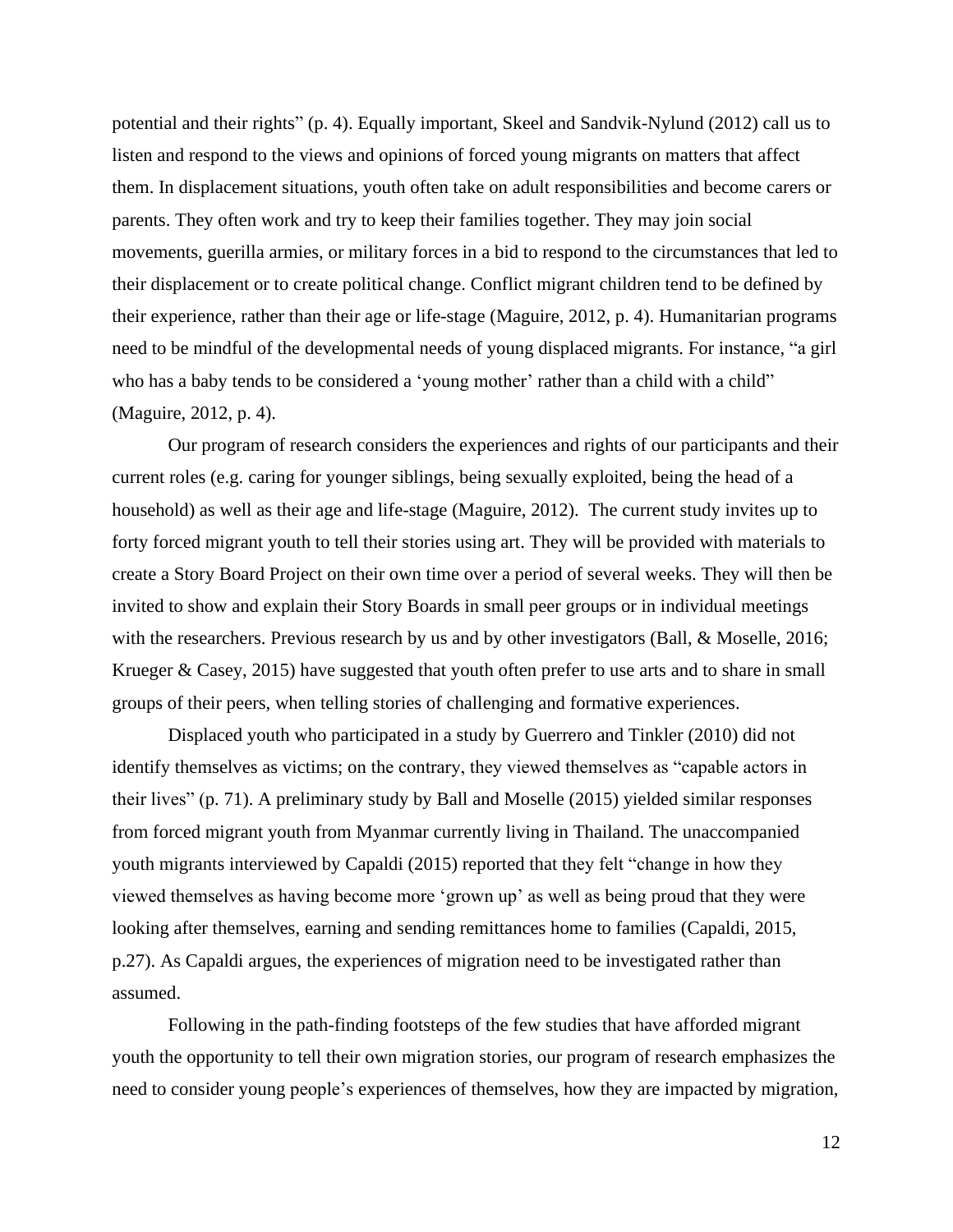and how they conceive of their own best interests in finding sustainable, equitable solutions to their displacement. The research will shed light on youths' experiences of identity formation and change during the often traumatic life transition of forced migration. The results will provide insights that can guide policy advocates and service organizations that aim to support the realization of the SDGS, the fulfillment of children's rights, and the development of young people as they negotiate their identities and find new pathways into the future.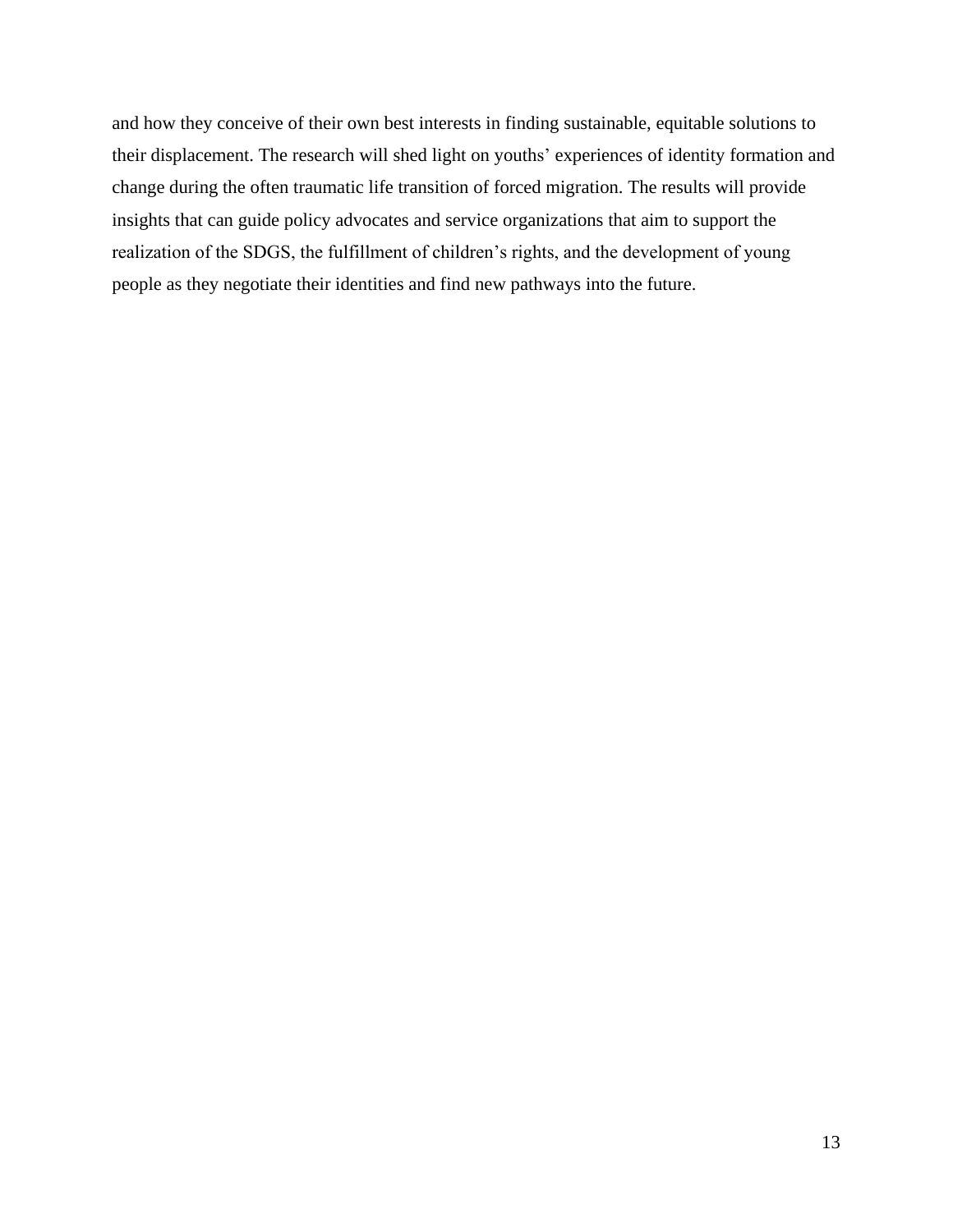## References

- Ball, J., & Moselle, S. (2015). Living liminally: Migrant children living in the Myanmar-Thailand border region. *Global Studies of Childhood*, *5*(4), 425-436.
- Ball, J., & Moselle, S. (2016). Forced migrant youth's identity development and agency in resettlement decision-making: Liminal Life on the Myanmar-Thailand Border. *Migration, Mobility, and Displacement, 2*(2), 110-125.
- Beazley, H. (2015). Multiple identities, multiple realities: Children who migrate independently for work in southeast Asia. *Children's Geographies,13*(3), 296–309.
- Beazley, H., & Ball, J. (2017). Children, youth and development in Southeast Asia. In A. McGregor, L. Law, & F. Miller (Eds.), *Routledge handbook of Southeast Asian development* (pp. 211-223). New York, NY: Routledge.
- Bhabha, J. & Dottridge, M. (2016). Recommended principles to guide actions concerning children on the move and other children by migration. Retrieved from <https://principlesforcom.jimdo.com/>
- Burman, E. (1996). Local, global or globalized? Child development and international child rights legislation. *Childhood*, *3*(1), 45-66.
- Burman, E. (2008). *Developments: Child, image, nation*. New York, NY: Routledge.
- Capaldi, M. P. (2015). Rethinking independent child migration in Thailand: Victims of exploitation or competent agents?. *Journal of Population and Social Studies*, *23*(1), 17- 33.
- Columbia university: Mailman school of Public Health. (2019). Forced Migration Learning Module: Definitions. Retrieved from <http://www.columbia.edu/itc/hs/pubhealth/modules/forcedMigration/definitions.html>
- Ensor, M.O., & Goz´dziak, E.M.. (2010). *Children and migration: At the crossroads of resiliency and vulnerability*. London, UK: Palgrave Macmillan.
- Fine, M., Weis, L., Centrie, C., & Roberts, R. (2000). Educating beyond the borders of schooling. *Anthropology and Education Quarterly, 31*(2), 131-151.
- Gartrell, A., & Hak, P. (2017). Globalization, regional integration, and disability inclusion: Insights from rural Cambodia. In A. McGregor, L. Law, & F. Miller (Eds.), *Routledge handbook of Southeast Asian development* (pp. 238-239). New York, NY: Routledge.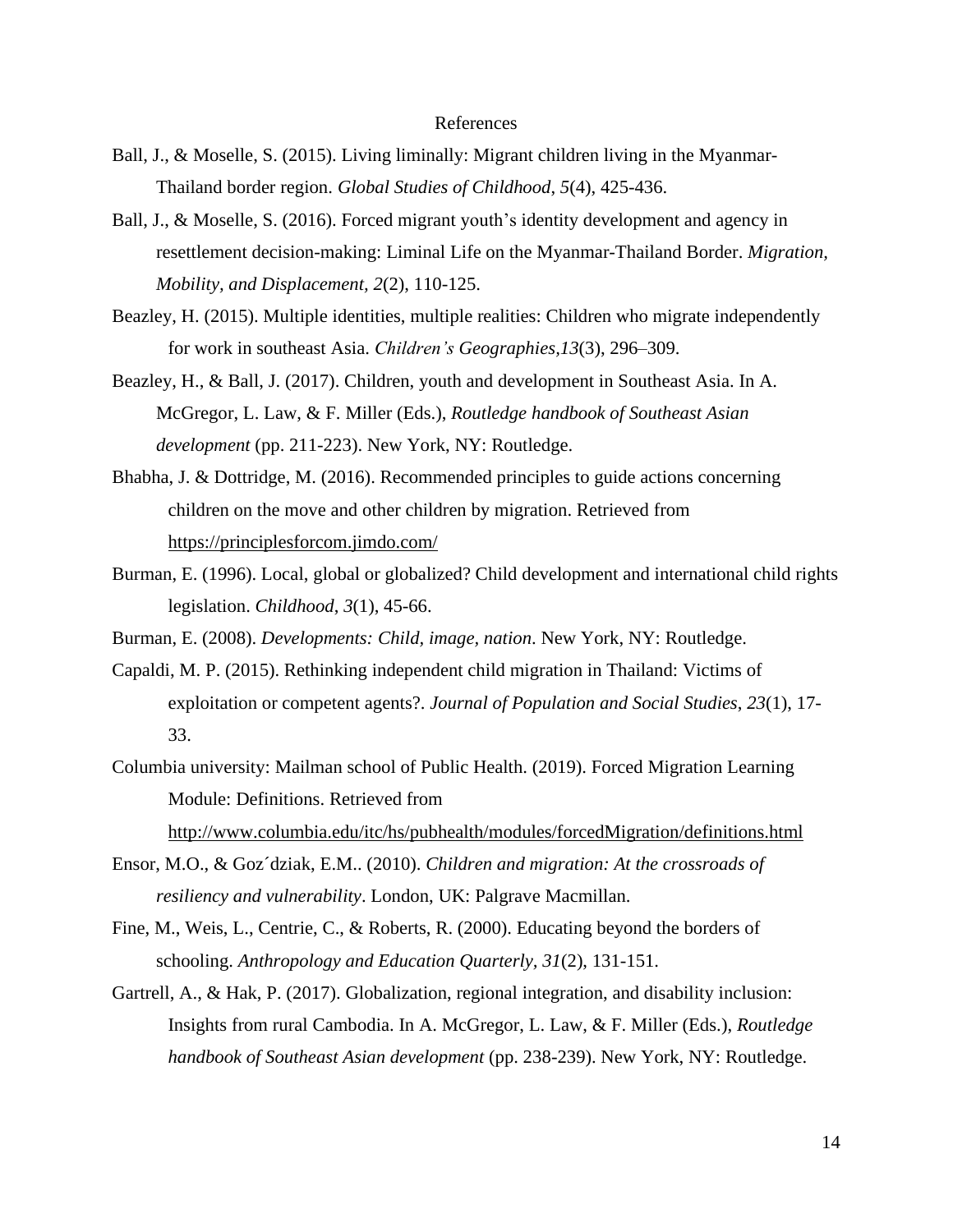- Gee, J. P. (2000). Identity as an analytic lens for research in education. *Review of Research in Education*, *25*(1), 99-125.
- Guerrero, A. L., & Tinkler, T. (2010). Refugee and displaced youth negotiating imagined and lived identities in a photography‐based educational project in the United States and Colombia. *Anthropology & Education Quarterly*, *41*(1), 55-74.
- Harré, R. (1984). *Personal being: A theory for individual psychology*. Cambridge, MA: Harvard University Press.
- Hart, J. (2014). Locating young refugees historically: Attending to age position in humanitarianism. *European Journal of Development Research, 26*(2), 219-232.
- Holland, D.C., Lachicotte ,W., Skinner, D., & Cain, C. (2001). *Identity and agency in cultural worlds*. Cambridge, MA: Harvard University Press.
- Host International (2018). Working with Unaccompanied and Separated Children in Malaysia. Retrieved from https://www.hostinternational.org.au/blog/working-with-unaccompaniedand-separated-children-in-malaysia/
- Hui (2018, February 25). Rohingya refugees find uneasy solace in Malaysia. *CNN*. Retrieved from https://edition.cnn.com/2018/02/24/asia/malaysia-rohingya-refugee-schoolintl/index.html
- Idris, A. (2012). Malaysia and forced migration. *Intellectual Discourse*, *20*(1).
- Kaun,V. (2010, December 15). Malaysia's Child Act and the UN Convention on the Rights of the Child. *Loyarburok.* Retrieved from [https://www.loyarburok.com/2010/12/15/msia](https://www.loyarburok.com/2010/12/15/msia-childact-uncrc-pt1/)[childact-uncrc-pt1/](https://www.loyarburok.com/2010/12/15/msia-childact-uncrc-pt1/)
- Koehler, G. (2017). The 2030 Agenda and eradicating poverty: New horizons for global social policy? *Global Social Policy*, *17*(2), 210–216.
- Krueger, R. A., & Casey, M. A. (2015). *Focus groups: A practical guide for applied research*. Thousand Oaks, California: SAGE.
- Lynch, M. (2010). Without face or future: Stateless infants, children, and youth. In M.O. Ensor & E.M. Goździak (Eds.), *Children and migration: At the crossroads of resiliency and vulnerability* (pp. 117-140). London, UK: Palgrave Macmillan.
- Lumayag, L.A. (2016). A question of access: Education needs of undocumented children in Malaysia. *Asian Studies Review*, *40*(2), 192-210.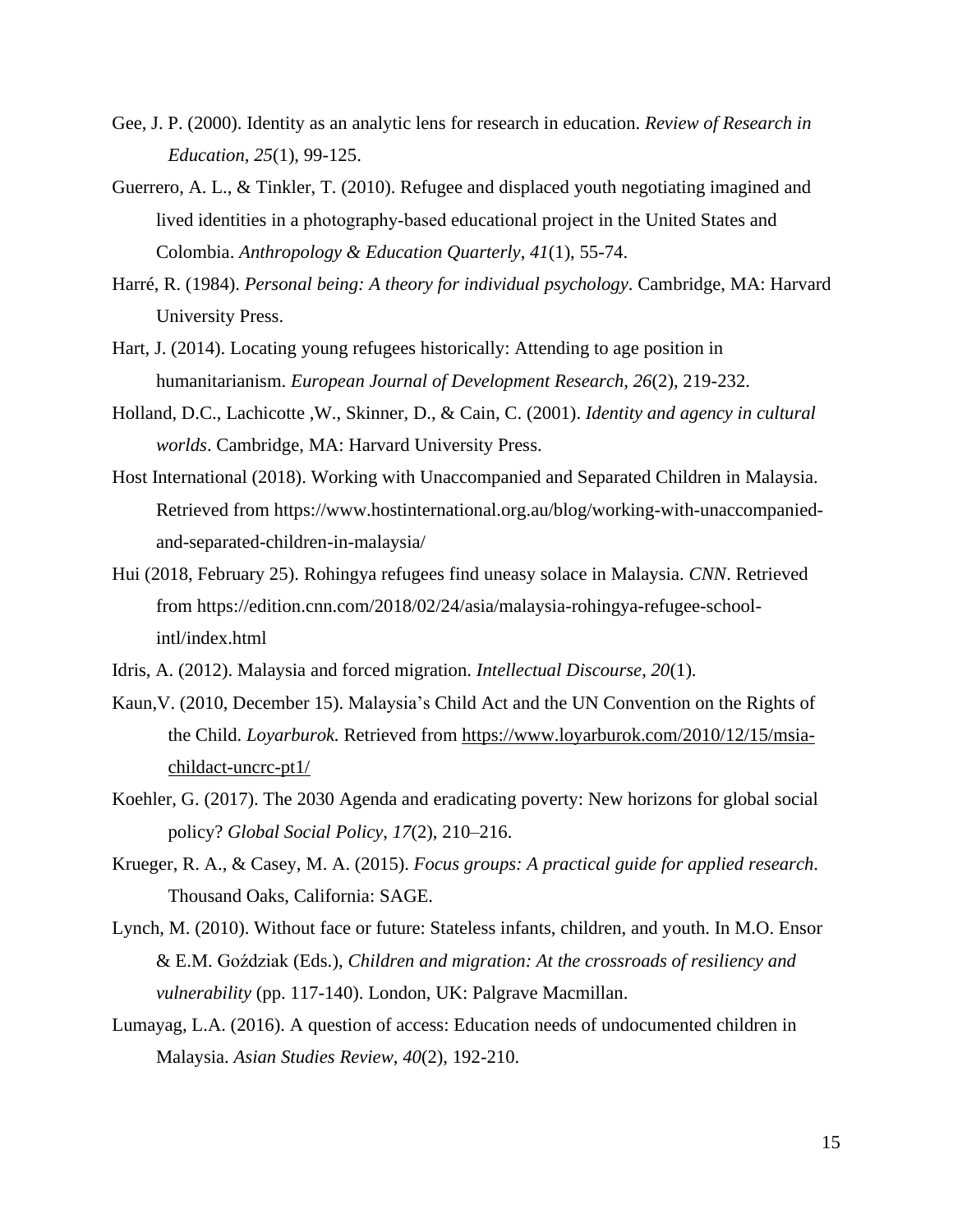Maguire, S. (2012). Being young and out of place: Putting adolescents and youth at the centre. *Forced Migration Review, 40,* 4-5. Retrieved from <https://reliefweb.int/sites/reliefweb.int/files/resources/young-and-out-of-place.pdf>

Malaysia Social Research Institute. (2017). Annual report: Reflecting back, looking forward. Retrieved from

<file:///C:/Users/Rashin/Downloads/MSRI%20Annual%20Report%202017.pdf>

- Malkki, L. H. (1995). Refugees and exile: From" refugee studies" to the national order of things. *Annual review of anthropology*, *24*(1), 495-523.
- Mixed Migration Centre. (2019). MMC: Asia 4Mi Snapshot. *Drivers and Protection Risks of Rohingya en Route to Malaysia*. Retrieved from [https://reliefweb.int/sites/reliefweb.int/files/resources/067\\_snapshot\\_asia.pdf](https://reliefweb.int/sites/reliefweb.int/files/resources/067_snapshot_asia.pdf)
- Monkelbaan, J. (2018). *Governance for the sustainable development goals: Exploring an integrative framework of theories, tools, and competencies*. Singapore: Springer Nature.
- Organization for Migration. (2018). *Migration and the 2030 Agenda: A guide for practitioners*. Retrieved from [https://gmdac.iom.int/sites/default/files/papers/en\\_sdg\\_web.pdf](https://gmdac.iom.int/sites/default/files/papers/en_sdg_web.pdf)
- Pence, A., & Hix-Small, H. (2009). Global children in the shadow of the global child. *International Critical Childhood Policy Studies Journal, 2*(1), 75-91.
- Petchot, K. (2014). The right to education for migrant children in Thailand: Liminal legality and the educational experience of migrant children. In S.Sakhon, T.Truong, D. Gasper, J. Handmaker, & S. Bergh (Eds.), *Migration, Gender and Social Justice: Perspectives on Human Insecurity* (pp. 307-323). Berlin: Springer.
- Rajaram, P.K. (2002) Humanitarianism and representation of the refugee. *Journal of Refugee Studies*, *15*(3), 247- 264.
- Sfard, A., & Prusak, A. (2005). Telling identities: In search of an analytic tool for investigating learning as a culturally shaped activity. *Educational researcher*, *34*(4), 14-22.
- Skeels, A., & Sandvik-Nylund, M. (2012). Participation of adolescents in protection: dividends for all. *Forced Migration Review*, *40,* 9-10.
- Turton, D. (2003). *Refugees, forced resettlers and "other forced migrants": Towards a unitary study of forced migration*. New Issues in Refugee Research: Working paper no. 94. Retrieved from https://www.unhcr.org/research/working/3f818a4d4/refugees-forcedresettlers-other-forced-migrants-towards-unitary-study.html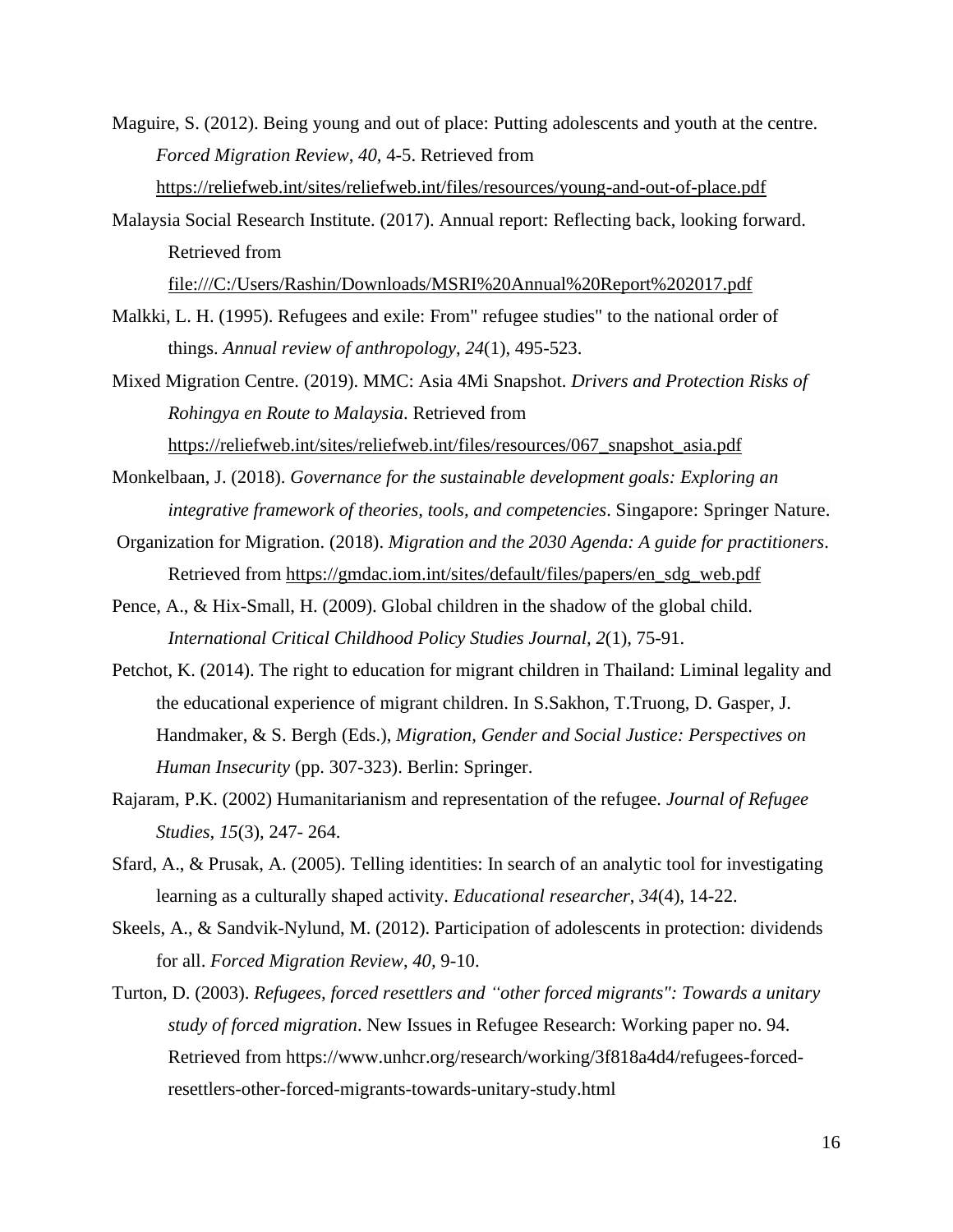United Nations (2015). Sustainable development goals*.* Retrieved from https://www.un.org/sustainabledevelopment/development-agenda/

- United Nations. (2015). *The millennium development goals report 2015*. United Nations. Retrieved from [www.un.org/millenniumgoals/2015\\_MDG\\_Report/pdf/MDG%202015%20rev%20\(July](http://www.un.org/millenniumgoals/2015_MDG_Report/pdf/MDG%202015%20rev%20(July%201).pdf) [%201\).pdf](http://www.un.org/millenniumgoals/2015_MDG_Report/pdf/MDG%202015%20rev%20(July%201).pdf)
- United Nations (2016) In Safety and Dignity: Addressing Large Movements of Refugees and Migrants. UN Secretary-General. Retrieved from

[https://www.un.org/en/ga/search/view\\_doc.asp?symbol=A/70/59&=E%20](https://www.un.org/en/ga/search/view_doc.asp?symbol=A/70/59&=E%20)

- United Nations (2017). Sustainable Development Goals: knowledge platform. Malaysia. Retrieved from<https://unesdoc.unesco.org/ark:/48223/pf0000265996>
- United Nations Educational, Scientific and Cultural Organization (2019). *Migration, education and displacement: Building bridges not walls*. Global Education migration Report. Retrieved from<https://unesdoc.unesco.org/ark:/48223/pf0000265996>
- United Nations General Assembly (UNGA) (2000). A/RES/55/2 United Nations Millennium Declaration. Resolution adopted by the General Assembly on 18 September, New York <https://www.un.org/millennium/declaration/ares552e.pdf>
- United Nations General Assembly (UNGA) (2015). A/RES/70/1 Transforming our world: the 2030 Agenda for Sustainable Development. Resolution adopted by the General Assembly on 25 September, New York. Retrieved from

[https://www.un.org/ga/search/view\\_doc.asp?symbol=A/RES/70/1&Lang=E](https://www.un.org/ga/search/view_doc.asp?symbol=A/RES/70/1&Lang=E)

United Nations High Commissioner for Refugees. (2013). *Mapping and analysing the protection situation of unaccompanied and separated children in Indonesia, Malaysia and Thailand: Regional overview and analysis.* Retrieved from

<https://www.refworld.org/docid/538840d14.html>

## NO UNHCR 2016 reference

- United Nations High Commissioner for Refugees (2017). *Executive Committee of the High Commissioner's Programme*. (Regional Update: Asia and the Pacific). Retrieved from <https://www.unhcr.org/59c288937.pdf>
- United Nations High Commissioner for Refugees (2019). Figures at a Glance: Statistical yearbooks. Retrieved from